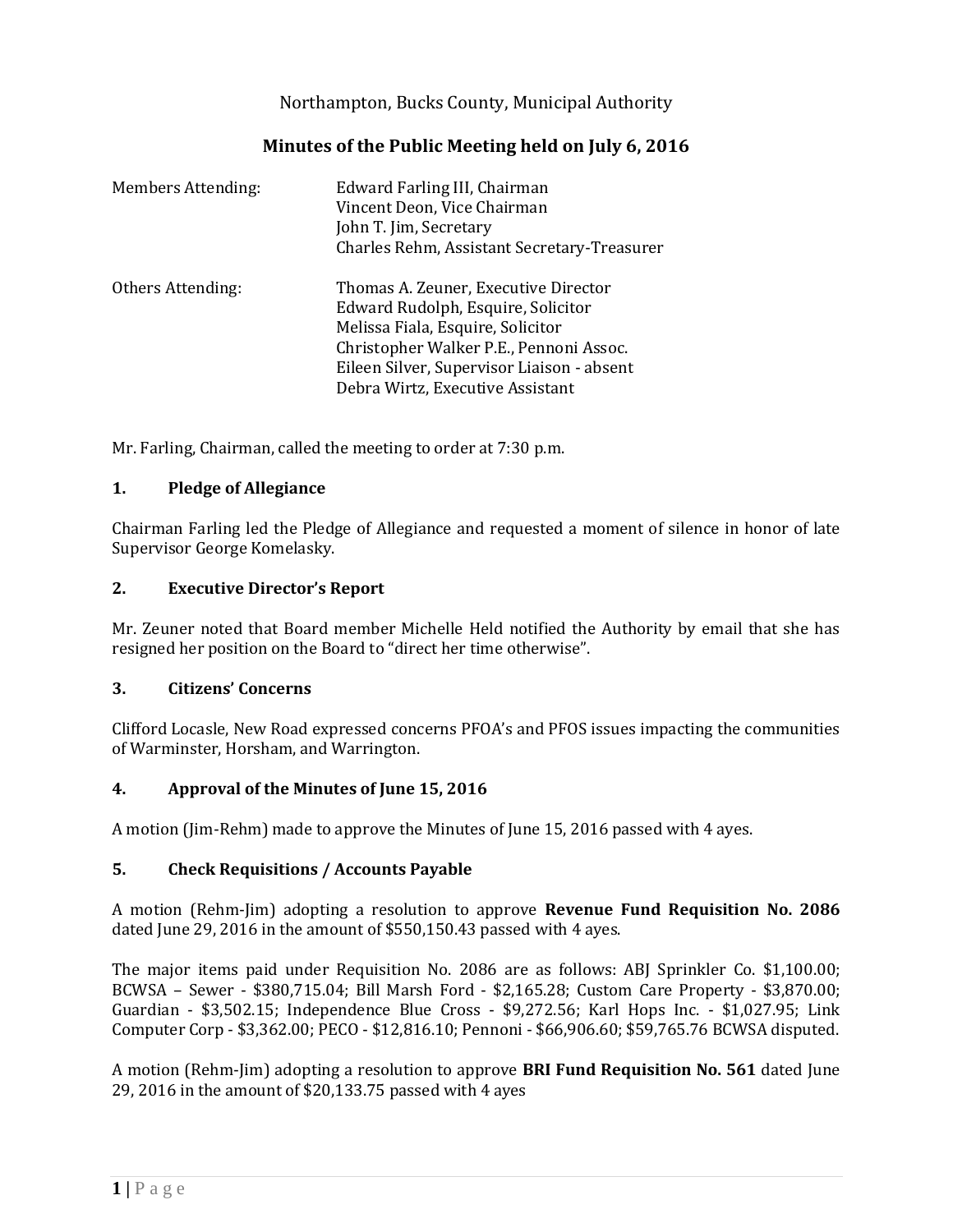A motion (Rehm-Jim) adopting a resolution to approve **Revenue Fund Requisition No. 2087** dated July 06, 2016 in the amount of \$116,282.82 passed with 4 ayes

The major items paid under Requisition No. 2087 are as follows: Ebert Engineering - \$3,788.01; HD Supply Waterworks - \$6,778.82; Manko, Gold, Katcher & Fox LLP - \$2,172.94; PECO - \$2,600.54; Robert Borkowski, Tax Collector - \$1,913.58; Rudolph Clarke LLC - \$24,726.25 and \$70,000.00 for payroll.

A motion (Rehm-Jim) adopting a resolution to approve **BRI Fund Requisition No. 562** dated July 06, 2016 in the amount of \$1,217.01 passed with 4 ayes

## **6. Cues – Video Inspection Vehicle – Change Order No. 1**

A motion (Deon-Farling) made to approve Change Order No. 1 for the sanitary sewer inspection vehicle to incorporate ESRI-G.I.S. Interface in accordance with US Municipal Quotation #4447-Opt 1 dated June 24, 2016 in the amount of \$6,300.00 passed with 4 ayes.

## **7. Escrow Release – Juliette's Garden**

A motion (Deon-Rehm) made to authorize the reduction in the appropriate Cash Escrows upon delivery of notice to the Financial Institution consistent with the terms of the Agreement of the land development known as Juliette's Garden. Notice letter to be provide to the Bryn Mawr Trust Co. in the amount of \$10,790.30 passed with 4 ayes.

## **8. Request for Feasibility Study-Low Pressure Sanitary Sewer System**

A motion (Deon-Farling) made to approve a feasibility study for a low pressure sanitary sewer system in the geographic area of Holland Road and Newtown Richboro Road as petitioned by a majority of the impacted property owners completed by the Authority staff and Pennoni Associates at a cost not to exceed \$5,000.00, with a report, monetary projections, and PowerPoint presentation to be made available to the Board and public at its September 2016 public Board meeting passed with 4 ayes.

Several residents attended the meeting and had questions regarding the assessment, installation of the proposed system which the Board addressed. Residents were advised by Mr. Zeuner and Mr. Rudolph that the cost of installation would be born on the impacted homes and that there would also be connection and plumbing costs associated with connection to the system. Also that in the event of a failed septic system or sale of property to a non-family member the homeowner would be required to connect to the public sanitary sewer system.

### **9. Maintenance Report – February 2016**

No action needed

# **10. Maintenance Report – March 2016**

No action needed

# **11. Renewal of Administrative Healthcare coverage – Independence Blue Cross**

A motion (Farling-Rehm) made to renew the annual administrative healthcare program with Independence Blue Cross under the same program as the 2015 policy year with an effective date of August 1, 2016, and fund the Health Savings Accounts with the administrative employees at the same level and formula as last year passed with 4 ayes.